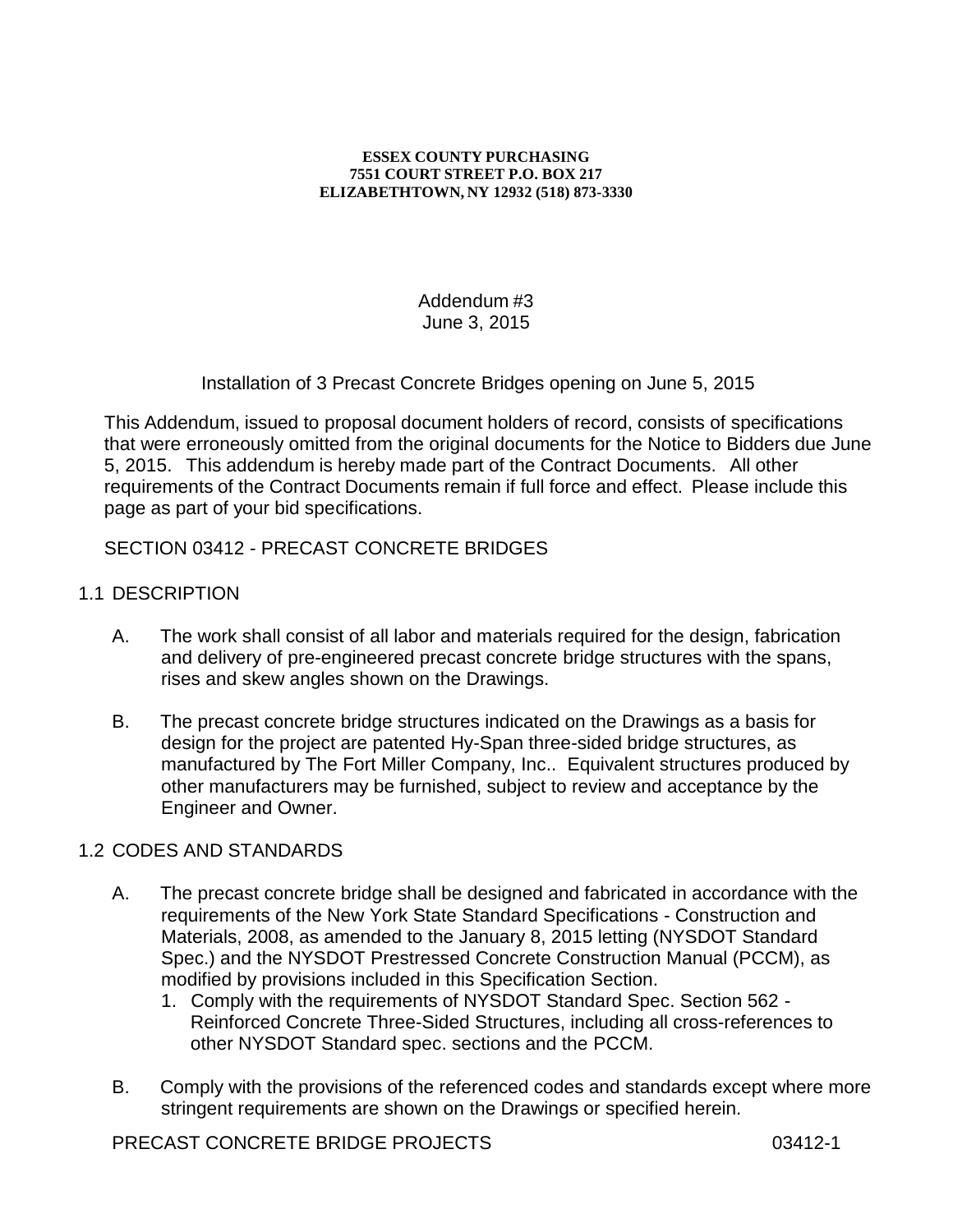# 1.3 SUPPLIER QUALIFICATIONS

- A. The precast concrete structures supplier shall be a Precast Concrete Association certified facility with ACI grade level I certified technicians.
- B. The precast concrete structures supplier shall be currently approved by the NYSDOT for the fabrication of reinforced concrete three-sided structures of the types indicated on the Drawings.
- C. The precast concrete structures supplier shall have at least five (5) years of continuous experience in the manufacture of similar structures to the precast concrete structures indicated on the Drawings.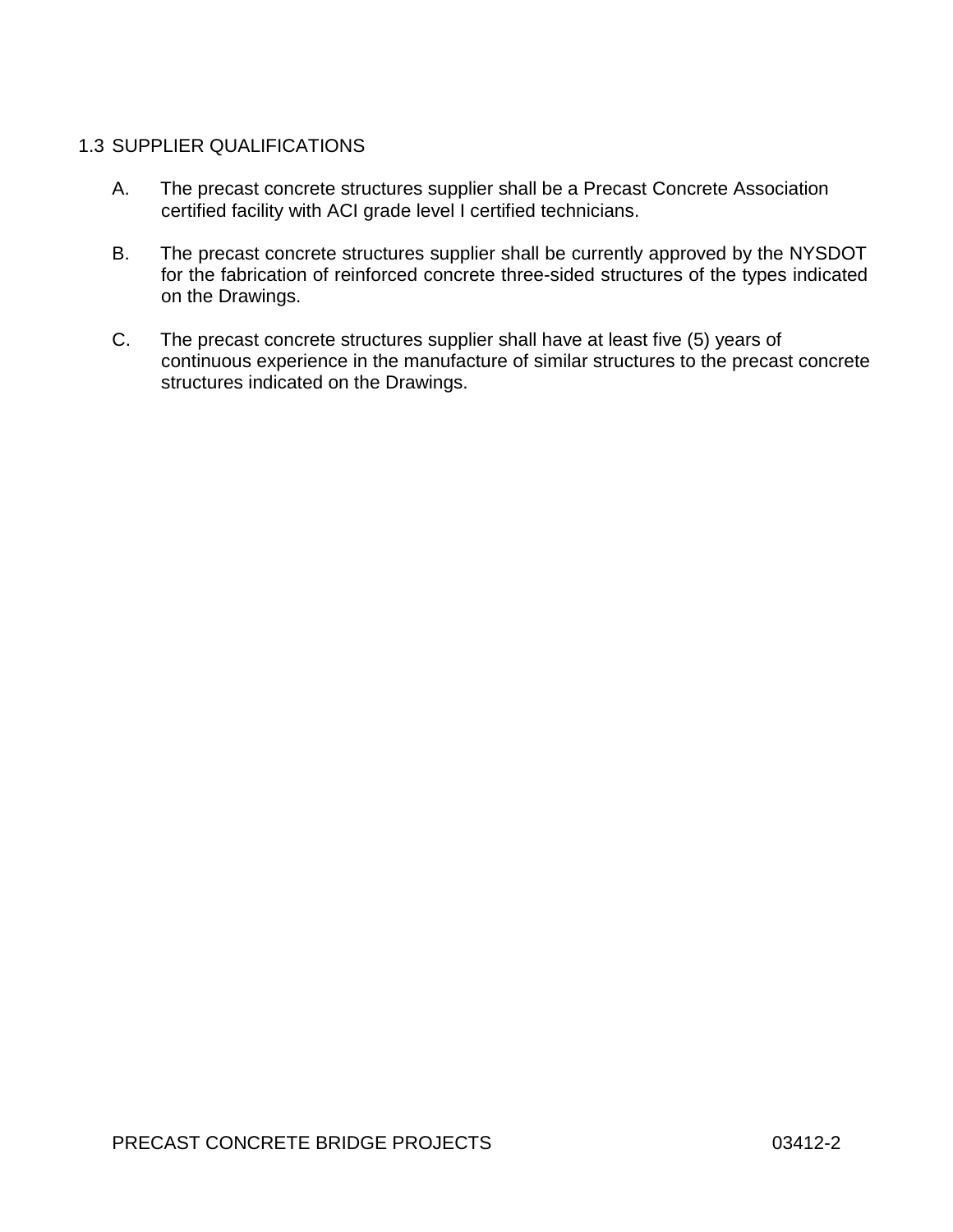### 1.4 SUBMITTALS

- A. General: Submit five (5) copies each of the following information for review by the Engineer and Owner.
- B. Supplier's certification that the materials and fabrication of the precast concrete structures comply with all applicable requirements of the NYSDOTStandard Spec., the project Drawings and this specification section.
- C. Engineering calculations for precast concrete structures, stamped and signed by a professional engineer licensed to practice in New York State.
- D. Shop drawings, stamped and signed by a professional engineer licensed to practice in New York State, indicating layout plan, joint details, reinforcing details, and similar items.
- E. Supplier's instructions and installation guides for installation of the precast concrete bridge systems.
- F. Testing results from material tests and reports from quality control inspections performed during production of precast structure units.

### 1.5 BASIS OF ACCEPTANCE

A. Acceptance of the precast concrete bridges shall be determined based on the results of the concrete compressive strength testing, conformance of the materials used in production of the precast units to the requirements of this specification, and inspection of the precast concrete structures by the Owner and/or Engineer.

#### 1.6 QUALITY CONTROL AND QUALITY ASSURANCE

- A. Quality Control: Retain a material testing laboratory acceptable to the Engineer and Owner to conduct material testing in accordance with specified requirements.
	- 1. The precast concrete bridge supplier's in-house material testing laboratory may be acceptable to the Engineer and Owner if the laboratory is currently certified by the New York State Department of Transportation for material testing for precast concrete bridge members.
- B. Quality Assurance: The Owner or Engineer shall provide Quality Assurance review of the fabrication of the precast concrete structure units.
- C. The precast concrete structures supplier shall provide a field representative to witness the installation of each precast concrete system. The supplier shall provide a letter stating the compliance of the installation with the supplier's requirements and noting any deviations from such requirements.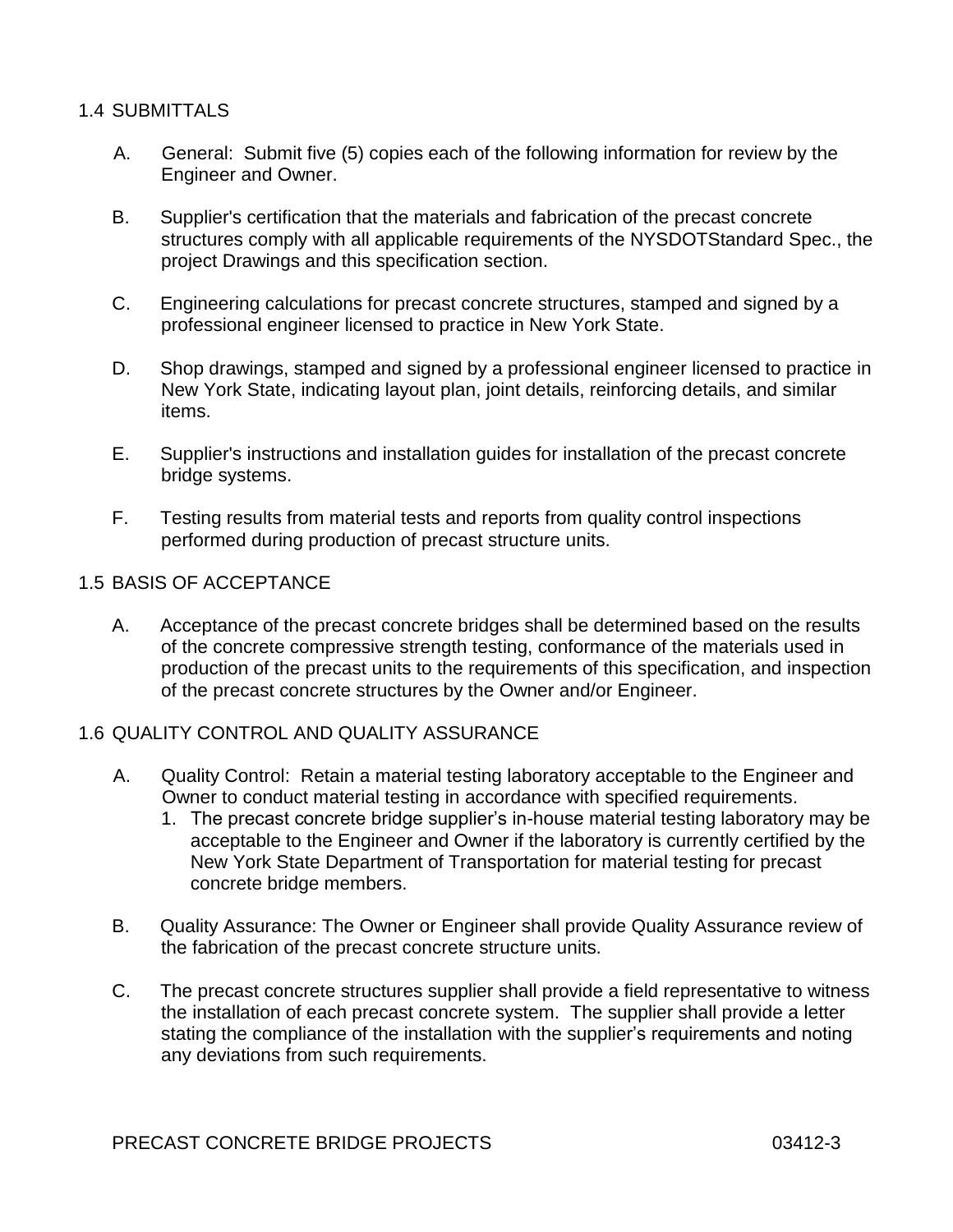# 1.7 PATENTED PRECAST CONCRETE BRIDGE SYSTEMS

A. The precast concrete structures supplier shall include in his bid all costs for royalties for the use of a patented precast concrete bridge system.

# 1.8 DELIVERY

- A. The precast concrete structures supplier shall bear all costs for loading of the precast concrete units at the supplier's facility and trucking to the project site.
- B. The bridge installation contractor shall be responsible for off-loading of all precast concrete bridge units at the project site.
- C. The rental costs for all lifting devices for the precast concrete bridge units shall be paid by the bridge installation contractor and shall be reimbursed in full to the bridge installation contractor by the precast concrete structures supplier within five (5) days of the receipt of all lifting devices in good condition at the supplier's facility.
- D. A minimum of three hours shall be permitted for off-loading of each truck load of precast concrete units.
	- 1. In the event that the bridge installation contractor does not off-load the unit from each truck in the time specified, the bridge installation contractor shall be responsible for a maximum delay charge of \$50.00 per hour.
	- 2. The bridge installation contractor shall notify the precast concrete structures supplier at least 24 hours in advance of the time each truck load of precast concrete bridge units is required to be on site for off-loading.
	- 3. The precast concrete structures supplier shall be responsible for all additional costs incurred by the bridge installation contractor, including but not limited to labor, materials, equipment and crane costs, due to delays in the delivery of each truck load of precast concrete units to the project site.

# PART 2 - PRODUCTS

### 2.1 MATERIALS

- A. All materials used in the manufacture of the precast concrete bridge systems shall comply with the requirements of the specified NYSDOT Standard Spec. sections and the PCCM.
- B. Butyl rubber joint wrap at the precast unit wall joints and closed-cell foam grout stops at all bridge system joints shall be provided by the precast concrete system supplier.
- C. All temporary steel angles, coil rods, alignment hardware and other alignment devices required for the field installation of the bridge systems shall be provided by the precast concrete system supplier.
	- 1. Steel shims and grout shall be provided by the structure installation contractor.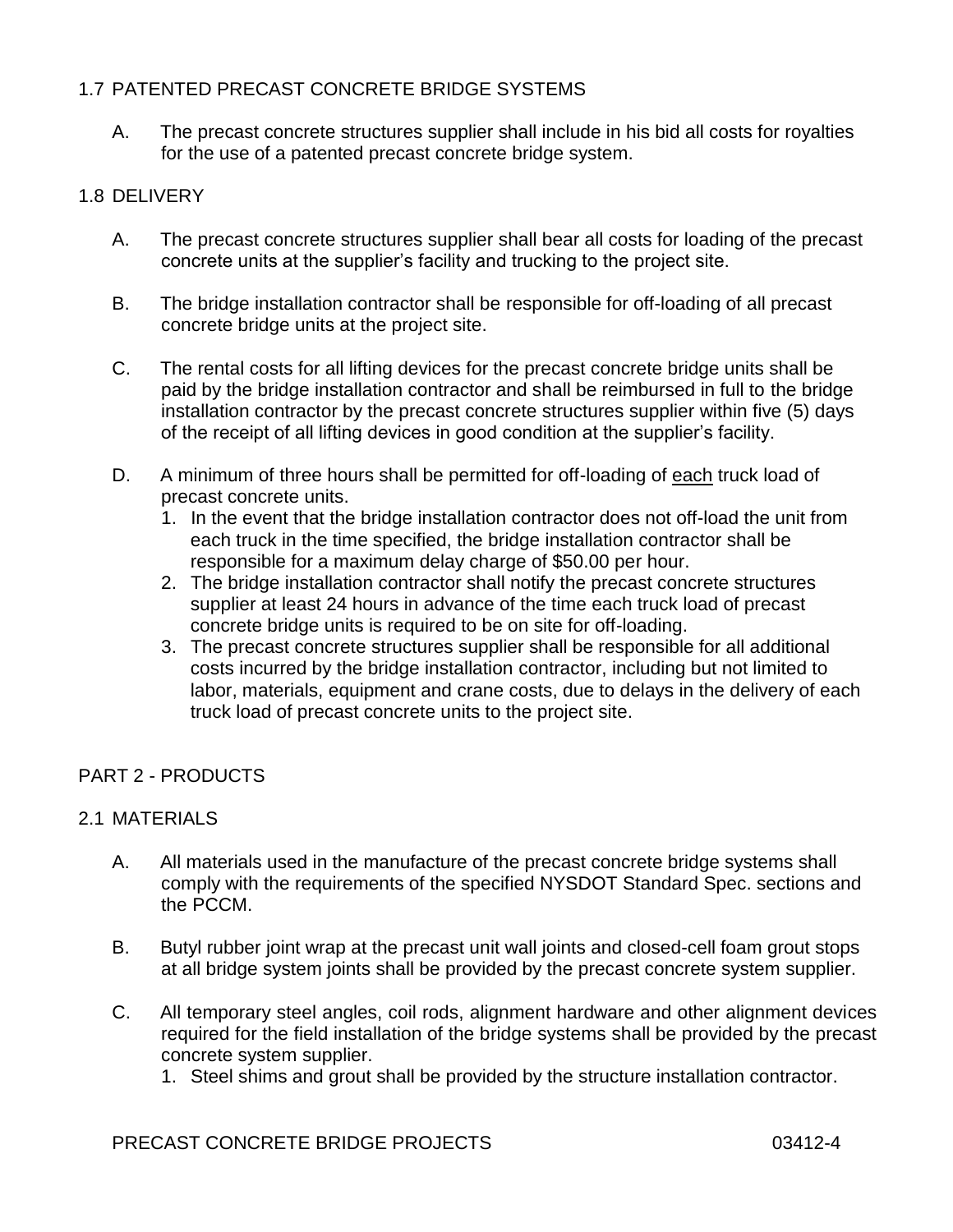# PART 3 - EXECUTION

# 3.1 DESIGN

- A. The precast concrete bridge system designs shall comply with the requirements of the referenced NYSDOT Standard Spec. sections, the PCCM, and requirements contained herein.
- B. The precast concrete bridge systems shall be designed by a professional engineer licensed to practice in New York State.
- C. The designs shall include an allowance of 40 PSF additional dead load for future roadway pavement above the structures.

### 3.2 FABRICATION OF PRECAST UNITS

A. The precast concrete bridge systems shall be fabricated in accordance with the requirements of the referenced NYSDOT Standard Spec. sections, the PCCM, and requirements contained herein.

#### 3.3 JOINTS

- A. All precast concrete structure units shall be fabricated with formed keyways at the abutting surfaces of the units which shall be filled in the field with non-shrink grout.
- B. The joint keyway configurations shall be as shown on the Drawings.
- C. The abutting surfaces of precast units shall be manufactured such that when the sections are set in final position, they will make a continuous line with a smooth interior surface free of appreciable irregularities and in conformance with the tolerances indicated in this specification.

### 3.4 FABRICATION TOLERANCES

- A. The following fabrication tolerances shall apply to the precast concrete bridge section dimensions indicated on the shop drawings:
	- 1. Internal dimensions Max. variation of  $\pm\frac{1}{2}$ " in span and  $\pm\frac{1}{2}$ " in rise. Haunch dimensions max. variation of  $\pm\frac{1}{2}$ ".
	- 2. Top slab and wall thicknesses Max. variation of -1/2".
	- 3. Laying lengths of opposite surfaces Max. variation of  $\pm 3/4$ ".
	- 4. Length of section Max. variation of  $\pm\frac{1}{2}$ ".
- B. All adjoining surfaces of the precast units shall be perpendicular to each other or shall conform to the specified skew angle  $\pm 1$  degree, as applicable.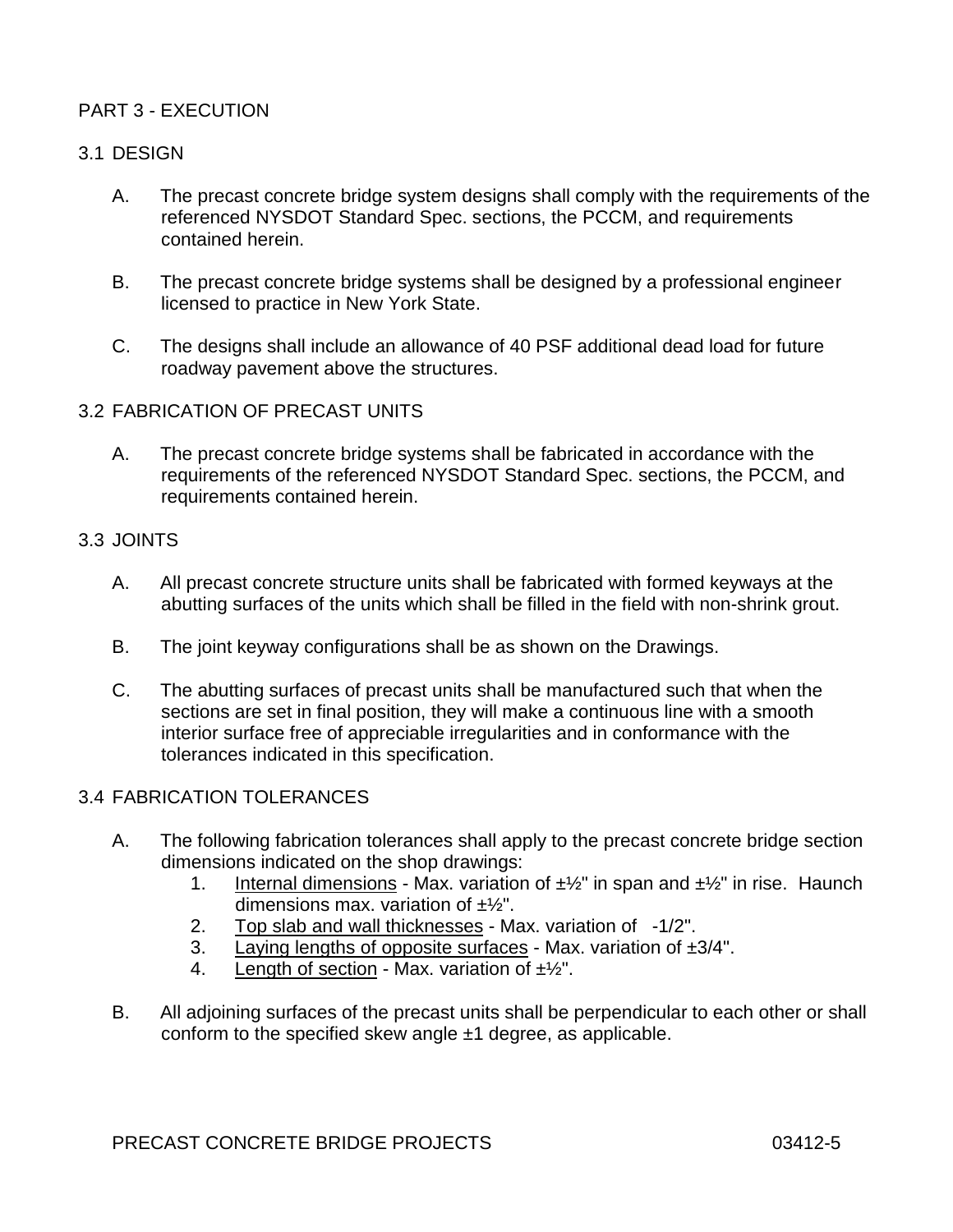# 3.5 QUALITY CONTROL DURING FABRICATION

- A. The precast concrete structures supplier shall employ a testing laboratory acceptable to the Engineer and Owner to perform tests at the supplier's plant and to submit test reports unless the supplier's in-house testing laboratory is currently certified by the New York State Department of Transportation for material testing for precast concrete bridge members.
- B. Sampling, inspection and testing for quality control during placement of reinforcing steel and concrete shall comply with the requirements of the referenced NYSDOT Standard Spec. sections, the PCCM, and requirements contained herein.
- C. Test results will be reported in writing to the Engineer and Owner within 48 hours after tests. Reports of compressive strength tests shall contain the project identification name and number, date of concrete placement, name of concrete testing service, concrete type and class, location of concrete batch in structure, design compressive strength at 28 days, concrete mix proportions and materials; compressive breaking strength and type of break for both 7-day tests and 28-day tests.
- D. Additional Tests: The testing service will make additional tests of in-place concrete when test results indicate specified concrete strengths and other characteristics have not been attained in the structure, as directed by the Engineer or Owner. The testing service may conduct tests to determine adequacy of concrete by cored cylinders complying with ASTM C42, or by other methods as directed. Supplier shall pay all cost for such additional testing when required due to unacceptable concrete compressive strength tests.

### 3.6 MARKING

- A. The following information shall be clearly marked on the interior of each bridge section by indentation, waterproof paint, or other approved means.
	- 1. Design span and rise
	- 2. Date of manufacture and lot number (if applicable)
	- 3. Name and trademark of fabricator

### 3.7 FINISHES

- A. All concrete surfaces at the precast concrete stemwalls and top surface of the bridge decks shall be steel form finished.
- B. The bottom surface of the precast concrete bridge decks shall be broom finished.
- C. All sections shall be assembled and handled in accordance with the precast concrete structures supplier's instructions and shop drawings.